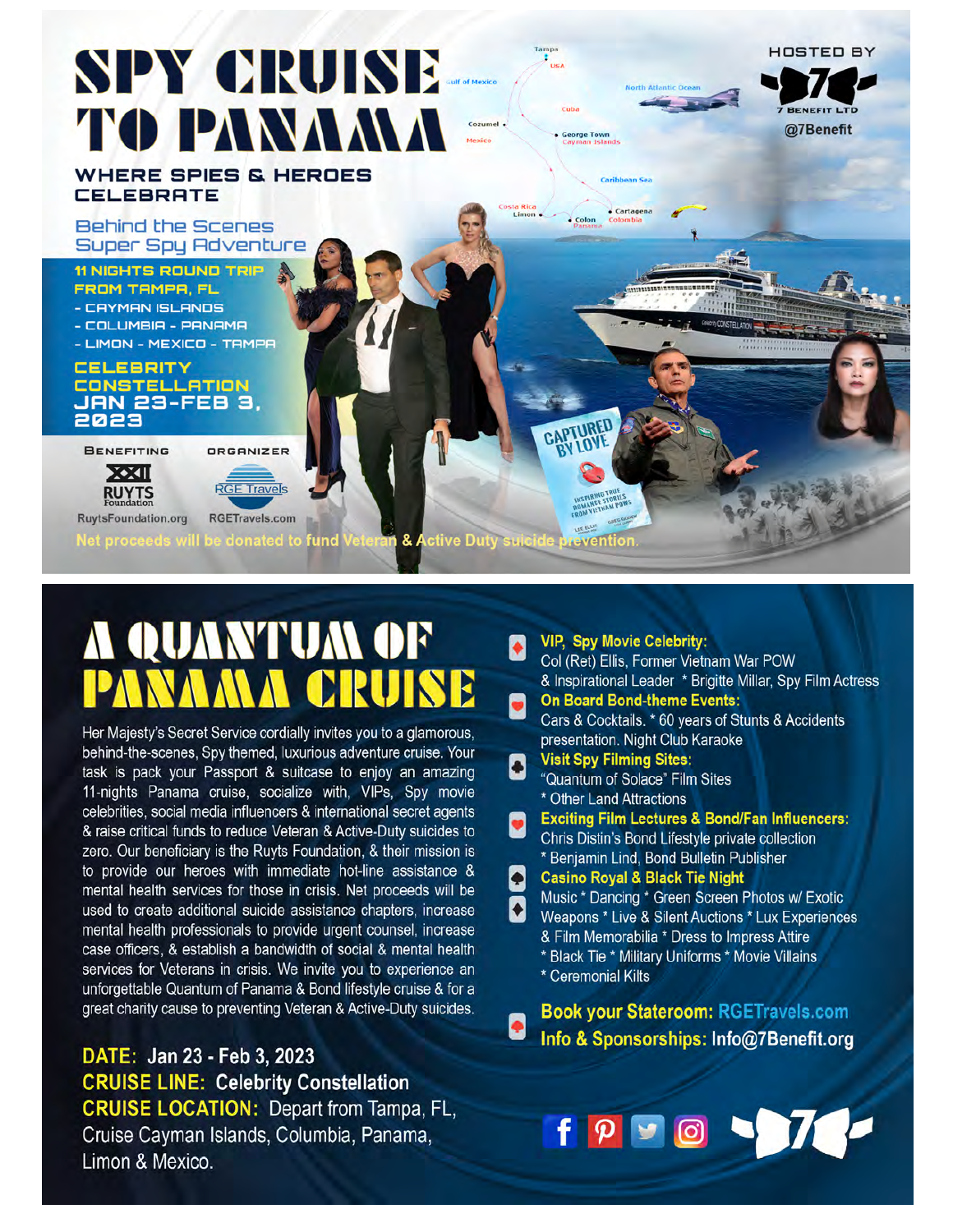

#### **"7 BENEFIT" CRUISE WHERE SPIES AND HEROES CELEBRATE A QUANTUM OF PANAMA**

**Celebrity Constellation 11-Nights Ultimate Caribbean & The Americas Cruise**



| <b>Day</b><br><b>Number</b> | <b>Day of Week</b> | <b>Date</b> | <b>Port</b>                                          | <b>Arrival Time</b> | <b>Departure</b><br><b>Time</b> |
|-----------------------------|--------------------|-------------|------------------------------------------------------|---------------------|---------------------------------|
| 1                           | <b>Monday</b>      | 01/23/23    | Tampa,<br><b>Florida</b>                             |                     | <b>4:00 PM</b>                  |
| $\overline{2}$              | <b>Tuesday</b>     | 01/24/23    | <b>At Sea</b>                                        |                     |                                 |
| 3                           | <b>Wednesday</b>   | 01/25/23    | <b>George</b><br><b>Town, Grand</b><br><b>Cayman</b> | 8:00 AM             | 6:00 PM                         |
| 4                           | <b>Thursday</b>    | 01/26/23    | <b>At Sea</b>                                        |                     |                                 |
| 5                           | <b>Friday</b>      | 01/27/23    | Cartagena,<br><b>Columbia</b>                        | 8:00 AM             |                                 |
| 6                           | <b>Saturday</b>    | 01/28/23    | Cartagena,<br><b>Columbia</b>                        |                     | 3:00 PM                         |
| $\overline{\mathbf{z}}$     | <b>Sunday</b>      | 01/29/23    | Colon,<br><b>Panama</b>                              | 8:00 AM             | 6:00 PM                         |
| 8                           | <b>Monday</b>      | 01/30/23    | <b>Puerto</b><br><b>Limon, Costa</b><br><b>Rica</b>  | <b>7:00 AM</b>      | 3:00 PM                         |
| 9                           | <b>Tuesday</b>     | 01/31/23    | <b>At Sea</b>                                        |                     |                                 |
| 10                          | <b>Wednesday</b>   | 02/01/23    | Cozumel,<br><b>Mexico</b>                            | 11:00 AM            | <b>7:00 PM</b>                  |
| 11                          | <b>Thursday</b>    | 02/02/23    | <b>At Sea</b>                                        |                     |                                 |
| 12                          | <b>Friday</b>      | 02/03/23    | Tampa,<br><b>Florida</b>                             | <b>7:00 AM</b>      |                                 |

#### **Included Exclusive Presentations & "Bond Themed Events"**

\* Leading with Honor - Department of Defense Pinning Ceremony - Keynote Speaker-Lee Ellis, Col(Retired) USAF, celebrated author and Vietnam War POW Hero and interview with Columbia special operator and Vietnam War POW Col. Elmo Baker

- \* 60 years of Bond Stunts and Accidents
- \* Bond Lifestyle Cars & Cocktails and Bond Women
- \* Documentaries-"Bond at 60" and "Bond For Life"
- \* Meet Actress Brigitte Millar, Dr Vogel in "Spectre" and "No Time to Die"
- \* Bond: Behind the scenes- what happens behind the camera with actress Brigitte Millar
- \* Photo and autographs with with actress Brigitte Millar
- \* Quantum of Solace: "Filming in Panama, Colon and Pinewood with exclusive never before seen photos on set
- \* Guided talks through the private Bond exhibition with insider information

\* Bond themed shore excursions, auctions, photos, and exclusive 7 Benefit's charity Black Tie GALA( Shore excursions, auctions and photos at additional charge)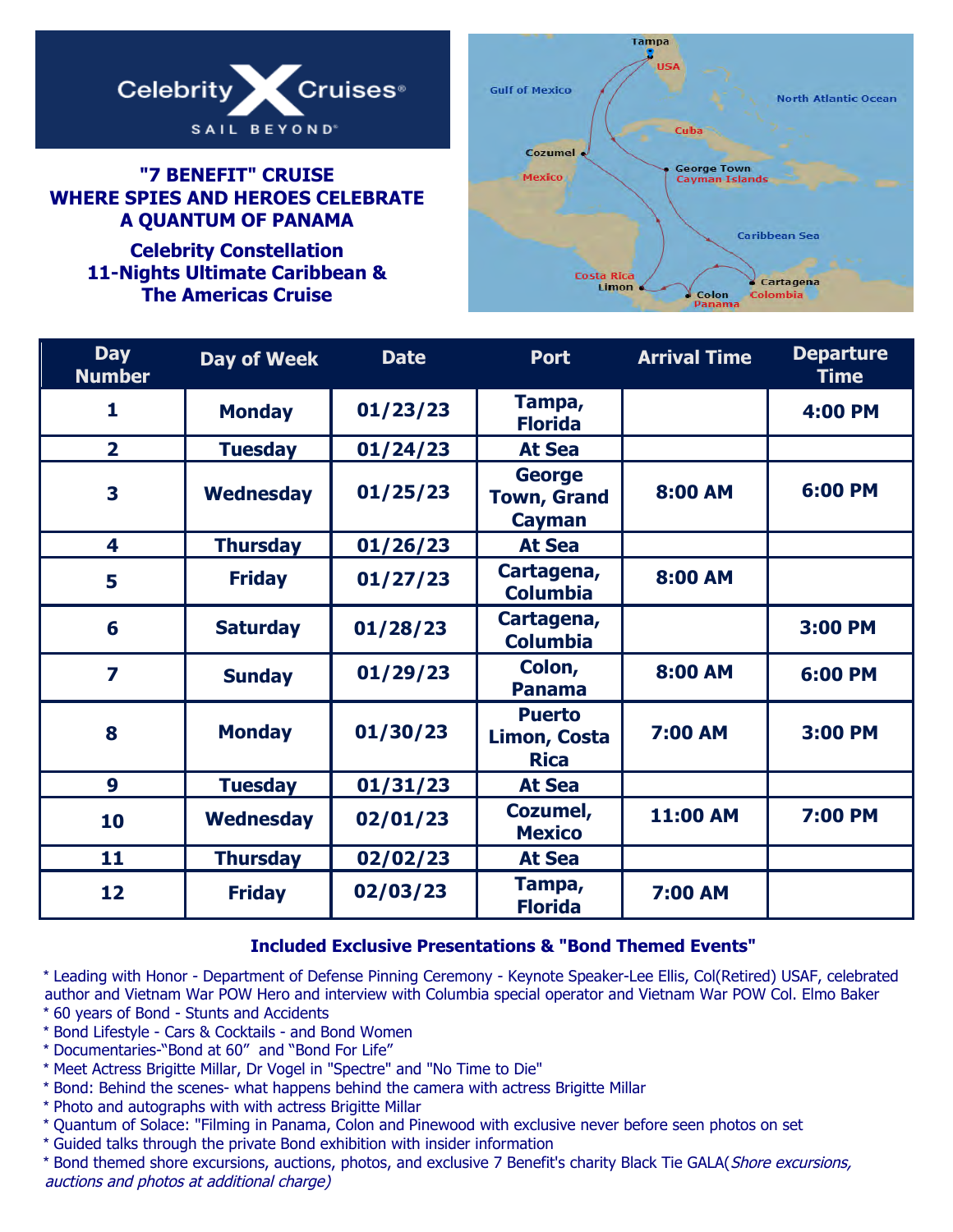#### **Optional Pre-Cruise Package**

#### **January 22, 2023 - Tampa, Florida 2-Night Hotel Pre-Cruise with Spies & 7 themed group tour.**

Guided tour by Bond experts, showcasing locations in author Ian Fleming's book, "Live & Let Die" locations such as; Gandy Bridge, Park Street and Central Avenue, where the avenue runs on to the long Treasure Island causeway across Boca Ciega Bay, famous Columbia restaurant, former competitor to book restaurant Los Navidades, an old Spanish-Cuban food place that opened in 1890 at 1418 Seventh Avenue in Ybor City and was a hang-out for the Sanchez y Haya Cigar Factory workers.

Includes 2 night hotel room, breakfast, transfer from airport to hotel and hotel to ship.



**A JOURNEY OF A THOUSAND MILES BEGINS WITH A SINGLE STEP**



**Inside Stateroom from \$3170.98 pp\***

#### **Included in Cruise Ticket;**

**Ocean View Stateroom from \$3387.98 pp\* Veranda Stateroom from \$3981.98 pp\***

\*Prices are per person, based on double occupancy.

11 Night cruise aboard the Celebrity Constellation in chosen stateroom accommodations, all meals on-board ship including 24 hour room service, beers, spirits, cocktails, liqueurs, frozen drinks, wines by the glass, sodas, juices, specialty coffees and bottled water, gratuities, Surf WiFi package, on-board entertainment including shows, discos, comedy clubs, bars, lounges, etc.; age appropriate kids programming for toddlers, kids, and teens, use of all fitness facilities, pools, hot tubs, sports courts, etc.; taxes, fees and port charges. All key note speakers, "7 Benefit" themed events, meet and greets, presentations, special events, and gala on-board ship.

#### **Not included in Cruise Ticket:**

Airfare, airport transfers, optional post/pre cruise hotel/tour, optional shore excursions, travel insurance, laundry, phone calls, items of a personal nature.

Optional "Bond" themed shore excursions escorted by "Bond" experts.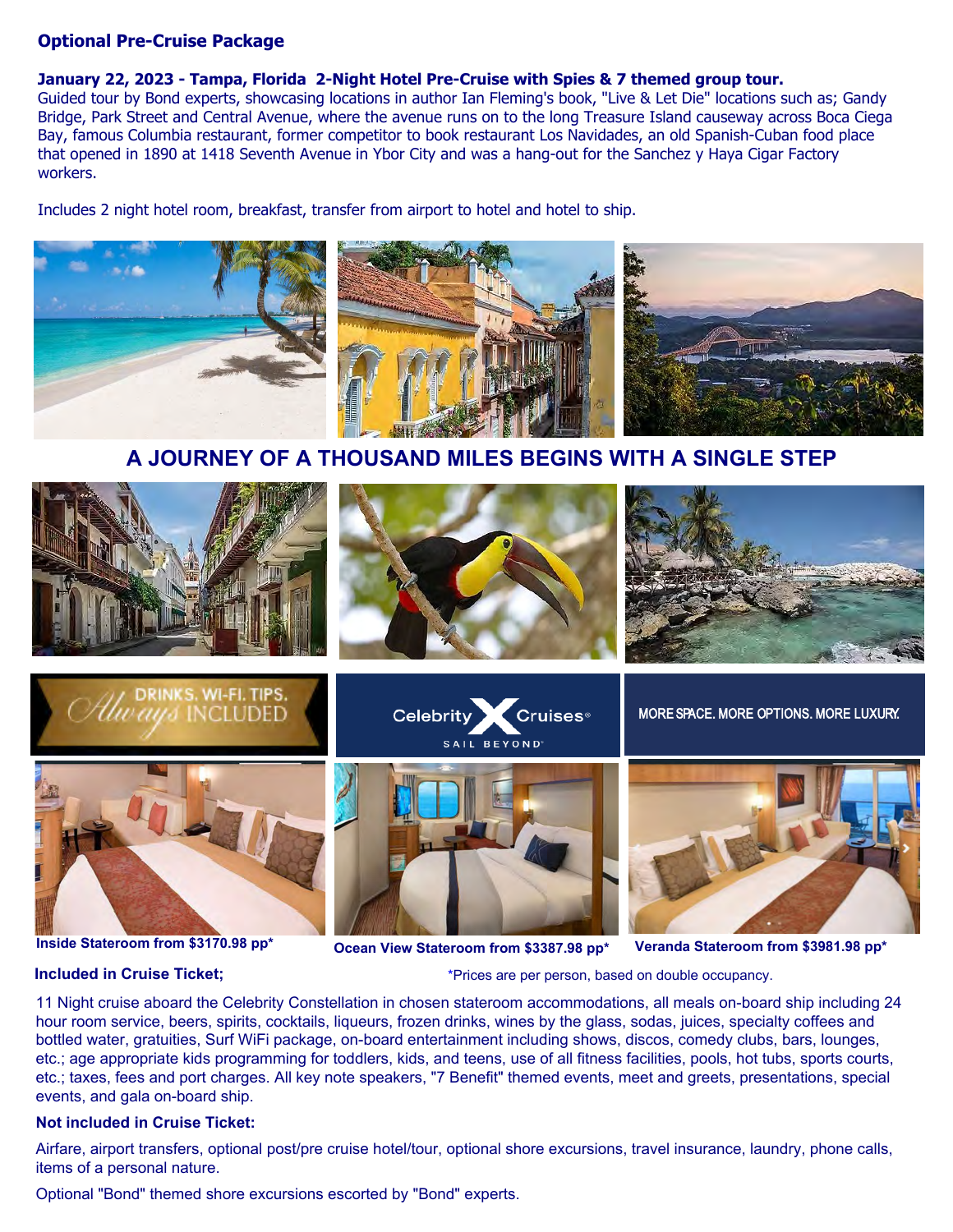#### EXCLUSIVE SPECIAL GUESTS, PRESENTERS AND EXHIBTORS DURING AND ONBOARD 7 BENEFIT CRUISE



#### Benjamin Lind, Editor-in Chief of THE BOND BULLETIN

Being a long-time James Bond fan since 1996, Lind strived to contribute to the global fan community and thus launched his own blog 'THE BOND BULLETIN' in 2012. What began as a simple news blog has evolved into an interactive website which is supplemented by social media channels. Following the trend from the written word to visual content, Lind opened his YouTube channel under the same brand name in May 2019 and has since accumulated over 8.000 followers and two million views.

It was a long dream of Lind to make a documentary film about his time as a James Bond fan and the life-changing experience that it was for him. After two years of filming in seven European countries and in over 150 individual locations, the documentary feature 'A BOND FOR LIFE – HOW JAMES BOND CHANGED MY LIFE' premiered in Lind's hometown Brunswick in March 2016. From the beginning, the film had been conceptualized as a charity venture in cooperation with UNICEF. Together with premieres in Spain and Switzerland as well as two festival screenings, the film provided charity funds for the UNICEF aid operation in Syria. There has been no commercial release of the film. Due to his online presence with 'THE BOND BULLETIN' and versatile knowledge of the history of James Bond, Lind has often been requested by media outlets for comment or as host / co-host for events and has supplied events with trailers and video collages. Recently Lind launched his own design studio 'STALEMATE STUDIOS', incorporating webdesign as well as photo- and videography under one roof. The first major film released by the studio will be the feature documentary 'JAMES BOND AT 60' on October 05, 2022. [TheBondBulletin.com](https://www.thebondbulletin.com/)

#### Chris Distin, Bond Exhibition of Private Collection

A passionate collector of original props from the successful James Bond films, has collected around 600 exhibits from 24 Bond films to date. In collecting circles he is a recognized expert on the subject of 007. With his knowledge he is not only able to provide expert opinions, but also knows how to procure and integrate the props and production items behind the scenes. Through personal contacts with people from the set he was able to gain insights into the world of film-making: how a film is made, from concept drawings to set construction, from the creation of the props to their use in filming. Distin has an ongoing permanent exhibition of original James Bond props in the world renowned German Spy Museum, Leipziger Platz, Berlin since 2016 thru 2024. Over the years Distin has been fortunate to talk to and meet many people who were involved in the James Bond Movies, Actors, Directors, Composers etc etc and this knowledge is the essence to his guided talks through the exhibition and for his presentations. There are many worldwide unique items that can only be seen in this collection and cannot be viewed elsewhere. Highlights of the collection include 2 motorcycles from Skyfall, a large part of the Westmister bridge from Spectre, James Bond's personal pistol from Skyfall, and the original Hang Glider from Live and Let Die that James Bond (Roger Moore) flew onto Kanangas Island. The newest exhibits are from the 2021 movie NO TIME TO DIE. Past major exhibitions, were exhibited at: Babelsberg Film Studios, Berlin, Grand Hotel Pupp, Karlovy Vary (Filming location in Casino Royale), Jewelry Worlds Pforzheim, State Savings Bank, Brunswick, Germany, Sauerland Pyramids / Galileo Park, Germany, City Museum Burgdorf, Germany. Distin has made various TV appearances, radio and press interviews.





HRIS DISTIN

Colonel Lee Ellis - Graduated from the University of Georgia in 1965 as a Distinguished Graduate of Air Force ROTC. He received his pilot wings in August 1966 at Moody AFB, GA and was assigned to fly the F-4C Phantom fighter-bomber. In 1967 Colonel Ellis was assigned to Danang Air Base, Republic of Vietnam, where he flew 68 combat missions with 53 over North Vietnam. On November 7, 1967 he was shot down, captured and held as a prisoner of war for more than five years. After repatriation in March 1973 he returned to flying duties with increasing positions of leadership. He retired as a USAF Colonel on February 1, 1990 completing 25 years or service. Founder and President of Leadership Freedom® LLC, serving for more than fifteen years as a nationally-recognized leadership coach, author, and expert presenter. He has authored or co-authored three books and two workbooks on leadership and career development. His latest book is entitled Engage with Honor: Building a Culture of Courageous Accountability. His last award-winning book, Leading with Honor: Leadership Lessons from the Hanoi Hilton has won

book-of-the-year awards and was selected in 2013 for the USAF Chief of Staff Professional Reading List. Colonel Ellis is a command pilot whose decorations include the Silver Star with one Oak Leaf Cluster; the Legion of Merit with one Oak Leaf Cluster; the Bronze Star with Valor Device; the Meritorious Service Medal with two Oak Leaf Clusters; the Purple Heart; the Air Medal with eight Oak Leaf Clusters; and the Prisoner of War Medal. Lee is also a 2014 inductee into the Georgia Military Veterans Hall of Fame and the 2015 DAR Medal of Honor Recipient for a lifetime of patriotic service as a military officer and spokesman for leading with honor.

#### [LeadingWithHonor.com](https://www.leadingwithhonor.com/)



role at the London International Motion Pictures Awards. **[BrigitteMillar.com](https://www.brigittemillar.com/)** Brigitte Millar is a multiple award-winning actress, best known for her roles in Harry Potter (2006), 007 James Bond/Spectre (2015) and No Time To Die (2021). Brigitte s an award-winning London based, bilingual European/English, actress. Her family ancestry goes back to the famous painter Emil Nolde and she has inherited his natural creativity. But Emil died in abject poverty and although his paintings now fetch seven-figure sums, Brigitte's artistic skills were heavily discouraged. And would have been lost forever but for the support and encouragement of her brother. Shortly after finishing drama college, Brigitte was cast as 'Emmeline Vance' in 'Harry Potter' directed by David Yates and she has worked consistently on many high-quality projects since. In 2011 she won the award for Best Supporting Actress at the International Film Festival in Los Angeles for her role as 'Amelia Holland' in the multi-award-winning feature film 'David is Dying' directed by Stephen Lloyd Jackson. This film won 8 awards in the United States alone. The first British Independent feature film to do this. She has worked with a range of highly respected directors including Sam Mendes, Cari Fukunaga, Tim Burton and David Yates. She is an active member of the Actors Centre in London and has studied with many of the masters including the American acting coaches Jack Waltzer and Bernard Hiller. Having played the villain, Dr. Vogel in Spectre opposite Daniel Craig and Christoph Waltz, she was asked to reprise her role as Dr Vogel in No Time To Die. In 2019, she received an Award of Merit for Acting for her role as Claire Winters in the passion project Nox at the Film Festival in Atlanta/USA. In 2020, she was awarded Best Supporting Actress for the same role at the INDIE X Festival in L.A/USA.In 2021 she received a further award for Best Actress for this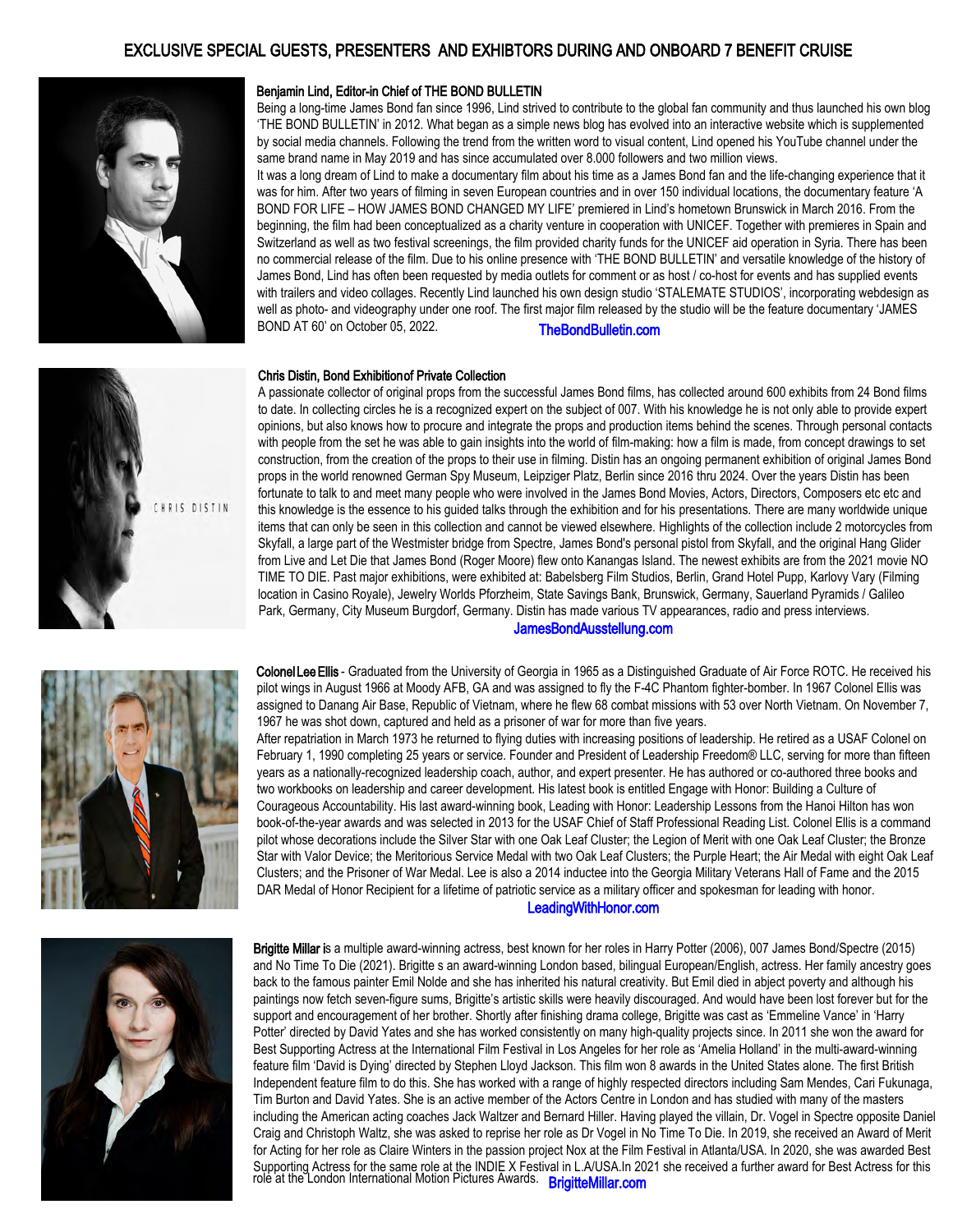### **Travels CLICK LOGO [TO REQUEST BOOKING](https://www.funseas.com/spies)**

#### **RESERVATION & TRAVELER INFORMATION FORM**

Celebrity Constellation 11 Night Ultimate Caribbean & The Americas - "A Quantum of Panama" January 23, 2023 - February 3, 2023

\_\_\_\_\_\_\_\_\_\_\_\_\_\_\_\_\_\_\_\_\_\_\_\_\_\_\_\_\_\_\_\_\_\_\_\_\_\_\_\_\_\_\_\_\_\_\_\_\_\_\_\_\_\_\_\_\_\_\_\_\_\_

| <b>Traveler Information</b><br>Print name (first/middle/last) EXACTLY as it appears on the Passport<br>you will be using while traveling.                                                                                           | <b>Security Information</b><br>To make your vacation as enjoyable as possible and to assist us in<br>preparing official documentation, please provide the following:                                                                                                                                                                                                                                                                                                                                                                                                    |  |  |  |
|-------------------------------------------------------------------------------------------------------------------------------------------------------------------------------------------------------------------------------------|-------------------------------------------------------------------------------------------------------------------------------------------------------------------------------------------------------------------------------------------------------------------------------------------------------------------------------------------------------------------------------------------------------------------------------------------------------------------------------------------------------------------------------------------------------------------------|--|--|--|
|                                                                                                                                                                                                                                     | Traveler 1: Male Female                                                                                                                                                                                                                                                                                                                                                                                                                                                                                                                                                 |  |  |  |
|                                                                                                                                                                                                                                     |                                                                                                                                                                                                                                                                                                                                                                                                                                                                                                                                                                         |  |  |  |
|                                                                                                                                                                                                                                     | If air is included: Add Redress #, if available: _______________________________                                                                                                                                                                                                                                                                                                                                                                                                                                                                                        |  |  |  |
|                                                                                                                                                                                                                                     | Passport Number: _____________________Citizenship: _____________                                                                                                                                                                                                                                                                                                                                                                                                                                                                                                        |  |  |  |
|                                                                                                                                                                                                                                     |                                                                                                                                                                                                                                                                                                                                                                                                                                                                                                                                                                         |  |  |  |
| Cell #1: _____________________________Cell #2: _________________________________                                                                                                                                                    | Date of Issue: ____________________________ Exp. Date: _________________________                                                                                                                                                                                                                                                                                                                                                                                                                                                                                        |  |  |  |
|                                                                                                                                                                                                                                     | Traveler 2: Male _____ Female                                                                                                                                                                                                                                                                                                                                                                                                                                                                                                                                           |  |  |  |
|                                                                                                                                                                                                                                     |                                                                                                                                                                                                                                                                                                                                                                                                                                                                                                                                                                         |  |  |  |
| Type of Stateroom Requested-Per person double occupancy                                                                                                                                                                             | If air is included: Add Redress #, if available: _______________________________                                                                                                                                                                                                                                                                                                                                                                                                                                                                                        |  |  |  |
| ___ Inside \$3170.98* ___ Ocean View \$3387.98*                                                                                                                                                                                     | Passport Number: Citizenship:                                                                                                                                                                                                                                                                                                                                                                                                                                                                                                                                           |  |  |  |
| Deluxe Ocean View Veranda \$3981.98*                                                                                                                                                                                                |                                                                                                                                                                                                                                                                                                                                                                                                                                                                                                                                                                         |  |  |  |
| ___ Single Occupancy specify stateroom type: ______________                                                                                                                                                                         | Date of Issue: ___________________________ Exp. Date: __________________________                                                                                                                                                                                                                                                                                                                                                                                                                                                                                        |  |  |  |
| Deposit per person \$900 Final payment due : 25 OCT 2022<br>Additional Stateroom Options Rates Provided on request<br>___ Concierge Class ____ Aqua Class ____ Sky Suite<br>___ Penthouse ________ Royal Suite ____ Celebrity Suite | Passports and VISAS<br>All guests must have a valid passport with at least 6 months validity from return<br>date. It is the responsibility of each guest to ensure any applicable visas for all<br>countries visited have been obtained prior to departure. Failure to obtain correct<br>documentation will mean the guest will be unable to participate in particular shore<br>excursions and may be denied boarding and/or entry into certain countries. Meeting<br>necessary passport and visa entry requirements and costs is the sole responsibility<br>of guests. |  |  |  |
|                                                                                                                                                                                                                                     | <b>Emergency Contact</b>                                                                                                                                                                                                                                                                                                                                                                                                                                                                                                                                                |  |  |  |
| Flight Arrangements Needed - Booked via Air by Celebrity*                                                                                                                                                                           |                                                                                                                                                                                                                                                                                                                                                                                                                                                                                                                                                                         |  |  |  |
|                                                                                                                                                                                                                                     |                                                                                                                                                                                                                                                                                                                                                                                                                                                                                                                                                                         |  |  |  |
|                                                                                                                                                                                                                                     |                                                                                                                                                                                                                                                                                                                                                                                                                                                                                                                                                                         |  |  |  |
|                                                                                                                                                                                                                                     | Health                                                                                                                                                                                                                                                                                                                                                                                                                                                                                                                                                                  |  |  |  |
| *Air will be booked no later than 90 days before departure. Should any flight<br>interruptions occur, Air by Celebrity will notify cruise ship and provide assistance and<br>alternate travel arrangements.                         | Some areas on the ship may involve considerable walking, stairs or inclines.<br>Travelers should be in reasonably good health, persons requiring assistance<br>advised to be accompanied by a companion who is capable of and totally<br>responsible for providing assistance. All needs of this nature must be relayed in<br>advance of travel.                                                                                                                                                                                                                        |  |  |  |
| Optional Pre Cruise Package*                                                                                                                                                                                                        | Initial here to indicate you have read and understand this: ________                                                                                                                                                                                                                                                                                                                                                                                                                                                                                                    |  |  |  |
| Optional 2 Night Pre-Cruise Hotel/Tour Tampa, Florida - Guided tour<br>by Bond experts, showcasing locations of book author lan Fleming's book,<br>"Live & Let Die" locations.                                                      | Handicapped /mobility assistance needed - check mark and list below:                                                                                                                                                                                                                                                                                                                                                                                                                                                                                                    |  |  |  |

\*Packages include accommodations, transfers, meals and tours as per itinerary. Pricing details provided upon optional package selection and request.